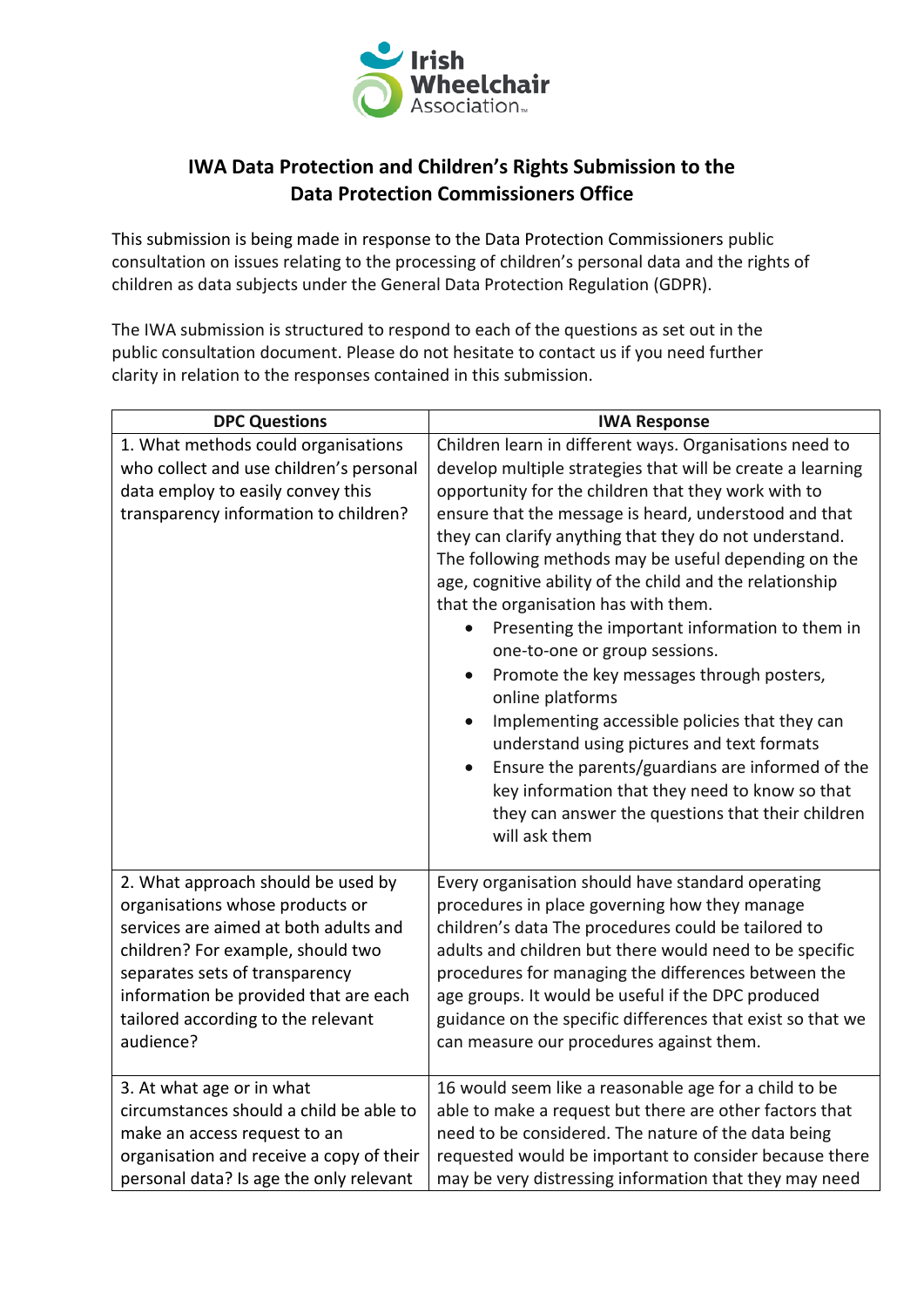| factor and if not, what other factors<br>should be taken into consideration?                                                                                                                                                                                                                                                                                                                                                    | support to unpack and understand. The cognitive ability<br>of the child is also a key consideration to be taken in to<br>account. Their age may be appropriate but if they have a<br>limitation to their cognitive ability this may require<br>specialist supports in place for them i.e. an assessment<br>of their cognitive ability in advance of releasing the data.<br>This may depend on the nature of the data being<br>requested.                                                                                                                                                                                                                                                                                                                                      |
|---------------------------------------------------------------------------------------------------------------------------------------------------------------------------------------------------------------------------------------------------------------------------------------------------------------------------------------------------------------------------------------------------------------------------------|-------------------------------------------------------------------------------------------------------------------------------------------------------------------------------------------------------------------------------------------------------------------------------------------------------------------------------------------------------------------------------------------------------------------------------------------------------------------------------------------------------------------------------------------------------------------------------------------------------------------------------------------------------------------------------------------------------------------------------------------------------------------------------|
| 4. In what circumstances should a<br>parent be able to make an access<br>request and receive a copy of their<br>child's personal data? Is there an upper<br>age limit after which a parent should<br>not be able to make an access request<br>for their child's personal data? Are<br>there circumstances where both the<br>parent and child should have to jointly<br>make an access request for the child's<br>personal data? | There may be a requirement for parents to make an<br>access request if it is relating to serious issues i.e. health<br>or wellbeing issues or service provision data. The age of<br>16 is regarded as an age when children can make certain<br>decisions without parental involvement. There is a<br>consideration in relation to the nature of the information<br>that the parents are seeking to obtain. If they require<br>information with legitimate interest should they be able<br>to make that access request with or without the<br>agreement of the 16 year old? There may be scope to<br>develop a joint access request arranged for a child's<br>personal data and that this could be developed at a<br>younger age to educate the child about their data rights. |
| 5. How should the balance be struck<br>between a parent's right to protect the<br>best interests of their child and the<br>child's right to privacy when<br>organisations are dealing with access<br>requests for the child's personal data?                                                                                                                                                                                    | The cognitive ability of the child needs to be considered<br>and specialist assessments may be required where there<br>are concerns that the child lacks the ability to<br>understand what they are requesting. There may be<br>requests made by parents that are seeking to harm a<br>child and this requires consideration and further advice<br>by the organisation if they have concerns in this regard.<br>It would seem logical that the thought process should<br>include some criteria as to why the parent is seeking the<br>data and that this can provide some basis for the<br>decision to provide the data.                                                                                                                                                      |
| 6. At what age or in what<br>circumstances should a child be able to<br>make an erasure request to an<br>organisation and have their personal<br>data erased? Is age the only relevant<br>factor and if not, what other factors<br>should be taken into consideration?                                                                                                                                                          | Similar to above reasons the cognitive ability of the child<br>needs to be considered beyond their actual age. The<br>nature of the data being erased would need to be<br>considered to ensure that the erasure does not harm the<br>child in any way. They may need support to consider any<br>ramifications that they may regret in the future.                                                                                                                                                                                                                                                                                                                                                                                                                             |
| 7. In what circumstances should a<br>parent be able to make an erasure<br>request on behalf of their child and<br>have their child's personal data<br>erased? Is there an upper age limit                                                                                                                                                                                                                                       | There may be a requirement for parents to make an<br>erasure request if it is relating to serious issues i.e.<br>health or wellbeing issues or service provision data. The<br>age of 16 is regarded as an age when children can make<br>certain decisions without parental involvement. There is                                                                                                                                                                                                                                                                                                                                                                                                                                                                              |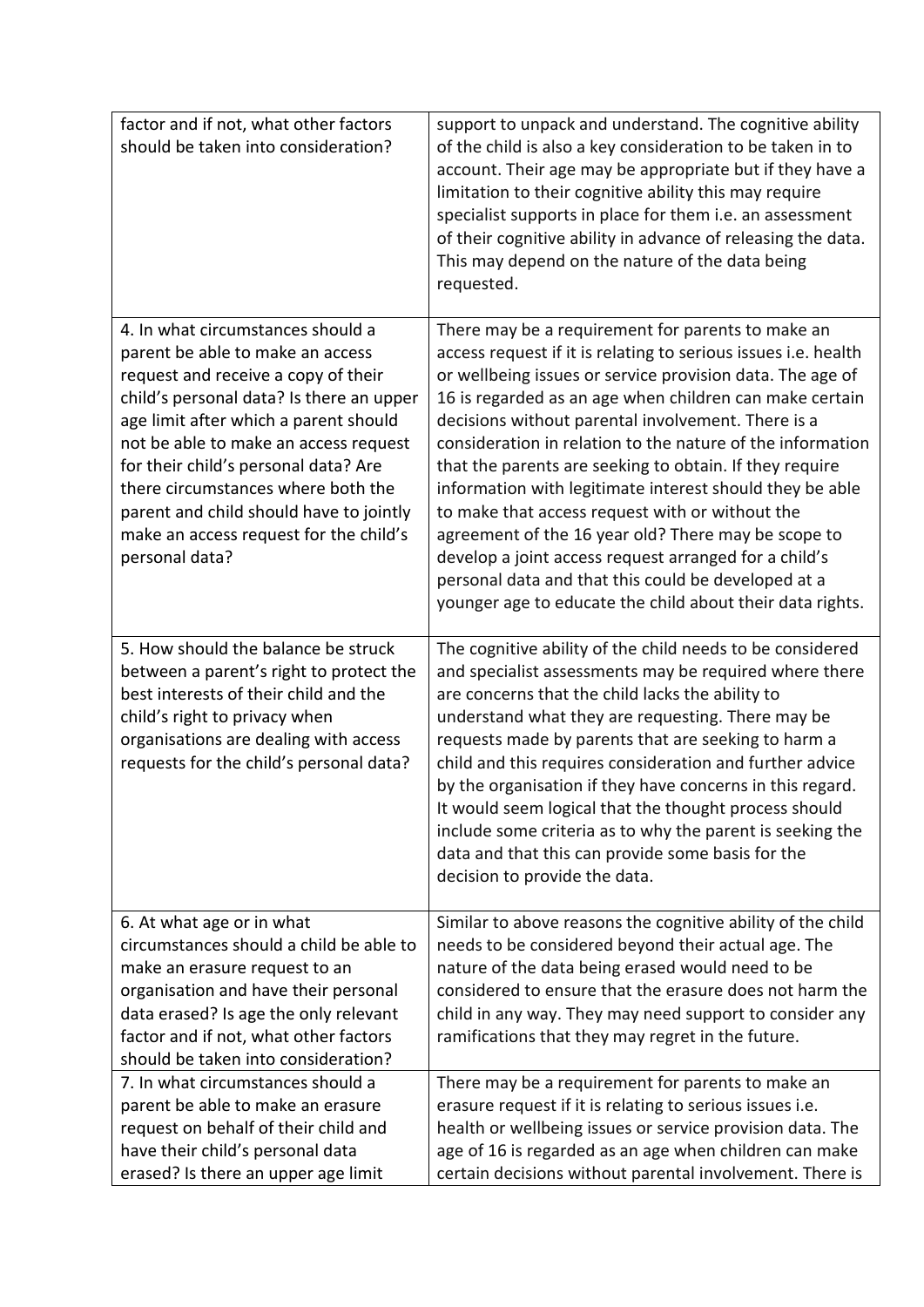| after which a parent should not be able<br>to make an erasure request for their<br>child's personal data? Are there<br>circumstances where both the parent<br>and child should have to jointly make<br>an erasure request?                                                                                                                 | a consideration in relation to the nature of the<br>information that the parents are seeking to erase. If they<br>legitimate interest to request the erasure should they be<br>able to make that access request with or without the<br>agreement of a child aged 16 years of age? There may be<br>scope to develop a joint erasure request arranged for a<br>child's personal data and that this could be developed at<br>a younger age to educate the child about their data<br>rights.                                                                                                                                                                                                                                                                                                                                                                                                                                                                                                                                                                                                                                                                                                                                                                                                                                                                                                                                                                                                                                                                                                                                                                                                                                                        |
|--------------------------------------------------------------------------------------------------------------------------------------------------------------------------------------------------------------------------------------------------------------------------------------------------------------------------------------------|-------------------------------------------------------------------------------------------------------------------------------------------------------------------------------------------------------------------------------------------------------------------------------------------------------------------------------------------------------------------------------------------------------------------------------------------------------------------------------------------------------------------------------------------------------------------------------------------------------------------------------------------------------------------------------------------------------------------------------------------------------------------------------------------------------------------------------------------------------------------------------------------------------------------------------------------------------------------------------------------------------------------------------------------------------------------------------------------------------------------------------------------------------------------------------------------------------------------------------------------------------------------------------------------------------------------------------------------------------------------------------------------------------------------------------------------------------------------------------------------------------------------------------------------------------------------------------------------------------------------------------------------------------------------------------------------------------------------------------------------------|
| 8. If an online service provider is<br>relying on consent as their legal basis<br>(justification) for processing children's<br>personal data, what methods<br>could/should be used to verify that a<br>child is 16 or over in order that the<br>child is granted access to the online<br>service without the need for parental<br>consent? | The child could provide a trusted adult that would need<br>to verify their age. There is still scope for the child to get<br>passed this if they invent such a person and provide the<br>consent themselves. It could be very difficult to<br>implement a process that is waterproof, but introducing<br>a twostep verification process would create an<br>opportunity for the child to consider how far they want<br>to pretend that they are older than they are. It would<br>also provide a dilemma for the trusted adult if they are<br>going to vouch for the child and state that they are older<br>than they are.<br>Due to the many negative effects of Social Media /<br>Online Services / Platforms available for use by Children /<br>Young People, such as:<br>spending too much time online and being<br>disconnected from the real world<br>Viewing the on-line world as reality<br>being the victim of online bullying<br>damaging your online reputation<br>having your personal information shared online<br>$\bullet$<br>being harassed or annoyed by someone you do not<br>want attention from<br>being the victim of an online scam<br>$\bullet$<br>having reduced self-esteem (for some teenagers)<br>$\bullet$<br>Providers have an absolute responsibility to protect<br>Children's Rights. The pendulum of power swings in the<br>favour of service providers, who absolutely must always<br>continue to work on methods of protecting children who<br>will engage with them online, it is of paramount<br>importance that online service providers can clearly<br>explain how personal data will be processed, what<br>personal data is, and they must always make it clear and<br>easy to opt in and to also opt out. |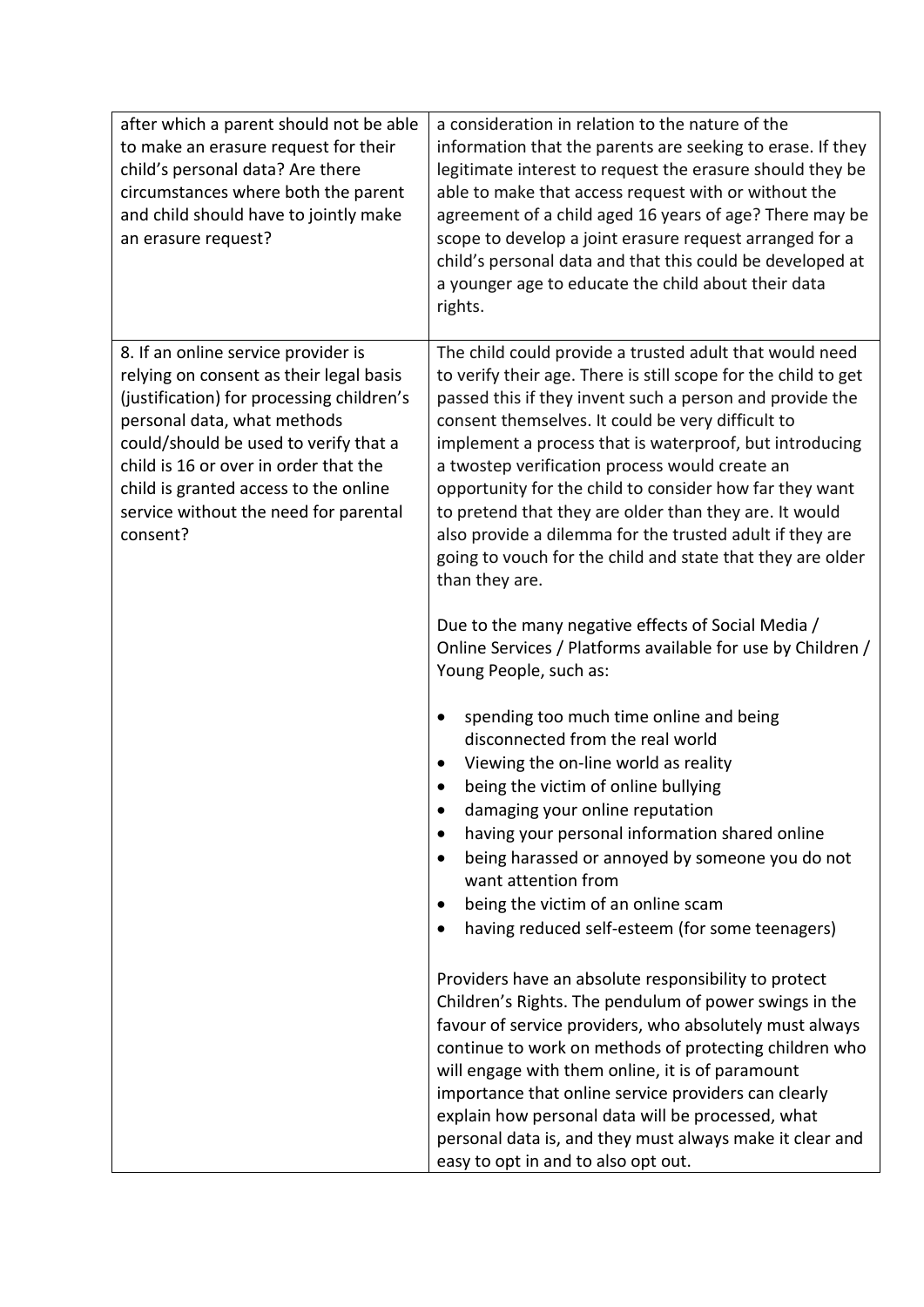| 9(a). What methods could/should<br>online service providers use to ensure<br>that the person providing consent in<br>these circumstances is actually the<br>holder of parental responsibility over<br>the child?                                                                                                                                       | If they linked the child's account to the profile of the<br>parent's account if they have one. This may provide a<br>verification process for this process. It would have its<br>limitations as they could set up bogus accounts for the<br>parent or the parent may not have a profile for that<br>provider. Could they include a legal commitment that<br>poses the question that they have to consider if they<br>have the legal basis for providing the consent?                                                                  |
|--------------------------------------------------------------------------------------------------------------------------------------------------------------------------------------------------------------------------------------------------------------------------------------------------------------------------------------------------------|---------------------------------------------------------------------------------------------------------------------------------------------------------------------------------------------------------------------------------------------------------------------------------------------------------------------------------------------------------------------------------------------------------------------------------------------------------------------------------------------------------------------------------------|
| 9(b). What constitutes a "reasonable<br>effort" made by organisations to verify<br>such consent is being given by a person                                                                                                                                                                                                                             | Organisations should develop methods to audit / check /<br>verify data that is being supplied to them to verify ages<br>online.                                                                                                                                                                                                                                                                                                                                                                                                       |
| who is actually the holder of parental<br>responsibility over the child? How<br>should "reasonable efforts" be<br>measured in this regard?                                                                                                                                                                                                             | Results of their verification audits should be made<br>known, especially if they are finding evidence to show<br>that younger children are cheating verification steps to<br>access online services, thus allowing society / parents to<br>take steps to further protect children.                                                                                                                                                                                                                                                    |
|                                                                                                                                                                                                                                                                                                                                                        | All children, including children with disabilities are naïve<br>to online dangerous and will always crave inclusion, fun<br>and excitement - therefore reasonable effort must be<br>made to effectively verify consent - not just online tick<br>boxes.                                                                                                                                                                                                                                                                               |
| 10. Prior to 25 May 2018, there was no<br>law setting the age of digital consent in<br>Ireland, but many online service<br>providers required users to be at least<br>13. If an online service provider now is<br>aware that an existing user of their<br>service is under 16, should the user be<br>locked out of the service until they<br>reach 16? | It would not be realistic to enforce such a requirement as<br>it would result in the majority of those children creating<br>false identities so that they could continue to use the<br>services. The criteria for ensuring that there is parental<br>consent in place needs to be strengthened by the service<br>providers. There are extensive profits being made by the<br>industry that they need to take their responsibility<br>seriously and invest in researching the best way to<br>protect the most vulnerable online users. |
| 11. How should such online service<br>providers ensure they comply with<br>different ages of digital consent in<br>different Member States?                                                                                                                                                                                                            | Invest in local infrastructure to ensure that their<br>products and services are compliant in the jurisdictions<br>that they are operating in.                                                                                                                                                                                                                                                                                                                                                                                        |
| 12. In the case of marketing to a child,<br>what factors should be taken into<br>consideration when balancing an<br>organisation's own legitimate interests                                                                                                                                                                                            | The cognitive ability of the child needs to be factored in<br>to all aspects of communicating with children. A child<br>with a disability is far more vulnerable than a child<br>without a disability and the safeguards need to be put in                                                                                                                                                                                                                                                                                            |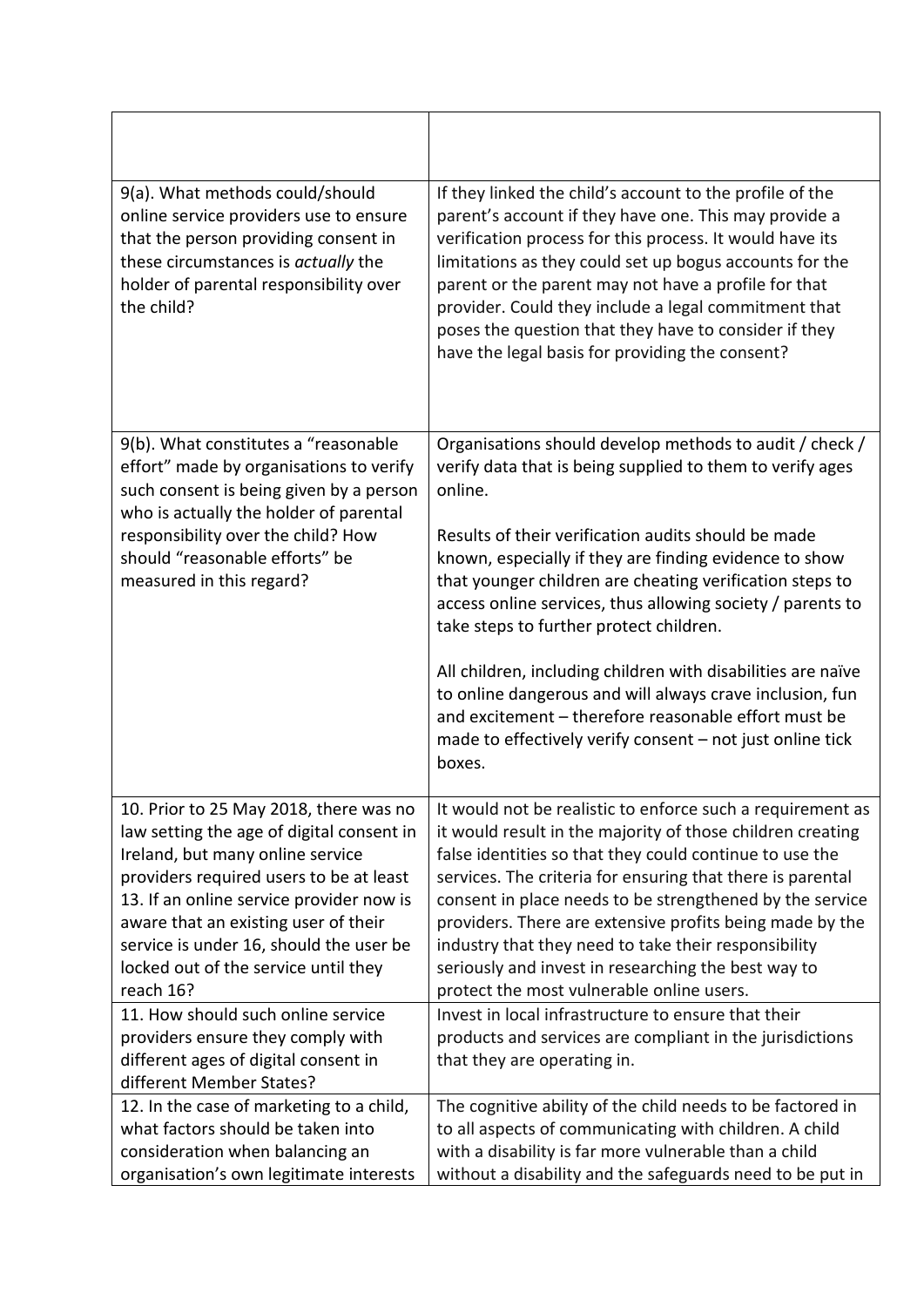| in conducting direct marketing and the<br>interests and rights of a child who is<br>being marketed to?                                                                                                         | place to ensure that they are not being targeted by<br>inappropriate products or services. This is a difficult area<br>because the child with a disability has rights and needs<br>to know about the products and services that are<br>suitable for their age and stage of development but the<br>service provider has a duty of care to try to ensure that<br>they only market information that is suitable to that<br>child's age and ability. There is a responsibility on the<br>parents of the child to ensure that they are monitoring<br>the information that their child is receiving especially if<br>the child has an intellectual disability or learning<br>difficulty. If the service provider created a reason why<br>the child should have restrictions on the ads that they<br>receive and that this is an option that can be managed by<br>the parent with input from the child then that could be a<br>very useful mechanism to include. |
|----------------------------------------------------------------------------------------------------------------------------------------------------------------------------------------------------------------|-----------------------------------------------------------------------------------------------------------------------------------------------------------------------------------------------------------------------------------------------------------------------------------------------------------------------------------------------------------------------------------------------------------------------------------------------------------------------------------------------------------------------------------------------------------------------------------------------------------------------------------------------------------------------------------------------------------------------------------------------------------------------------------------------------------------------------------------------------------------------------------------------------------------------------------------------------------|
| 13. Should organisations be prohibited<br>from profiling children for marketing<br>purposes? If so, should this be age-<br>dependent or dependent on other<br>factors? If so, what are these other<br>factors? | Yes and No. Yes on the basis that the information that is<br>being harvested about children is very invasive and<br>intrusive in their lives. No on the basis that at times there<br>may be useful ads presented to a child that provides<br>options for them that others may not consider relevant<br>to their lives. This can be a factor when a child has a<br>disability and others do not consider that they may be<br>interested in activities or services that a child without a<br>disability of a similar age would be interested in.<br>The factors that need to be considered are age and also<br>cognitive ability as described earlier in this submission.                                                                                                                                                                                                                                                                                   |
| 14. What measures should<br>organisations take to incorporate the<br>principles of data protection by design<br>and by default into the services and<br>products that they offer to children?                  | • Clear easily understandable explanations about data<br>privacy / personal data / data sharing / consent / opt ins<br>/ opt outs, in children's language<br>•Continuously improve verification steps online.<br>•Develop and publish age / consent verification audit<br>methods<br>. Relate issues detected with children engaging with<br>relevant online service provider publically, in order to<br>allow parents / schools / agencies etc. to be aware,<br>advise & monitor children's activity effectively.                                                                                                                                                                                                                                                                                                                                                                                                                                        |
| 15. Do you think products/services that<br>are used by or offered to children<br>should have built-in default privacy<br>settings that vary according to the age<br>and evolving capacities of a child? For    | Yes there should be stricter privacy settings. In particular<br>the default settings should be the highest level of privacy<br>rather than it being public as the default. If a child<br>decides to opt for more public settings there should be<br>an option to involve parental consent as a possible two                                                                                                                                                                                                                                                                                                                                                                                                                                                                                                                                                                                                                                               |